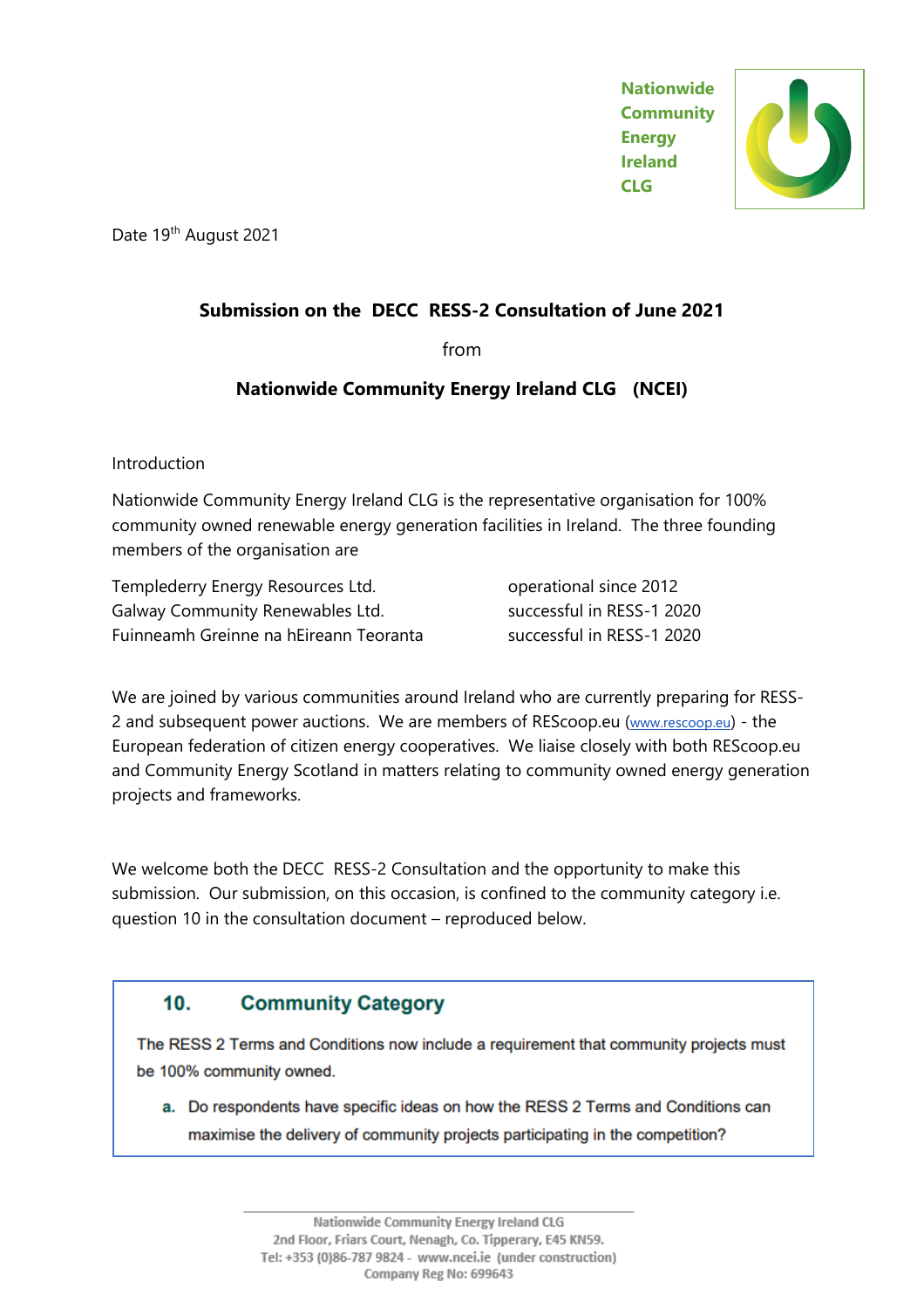

We would state as follows

**Item 1 - 100% Community Ownership** - We welcome the Ministers decision of 4<sup>th</sup> February 2021, that all future RESS community category applicants must be 100% community owned. As community activists on the ground, we can confirm that the Ministers announcement was very well received by community groups and community-oriented individuals across the country. In fact, the announcement came as a relief to many communities who felt pressurised by some developers - to forsake a portion of the community equity in future RESS projects.

Notwithstanding the Ministers announcement, we understand measures are afoot to continue pressurising communities. Consequently, we would request the Minister and his Department continue to maintain the status quo whereby RESS community category applicants have to be 100% community owned. Given how divisive the previous equity share arrangement was in terms of sowing discord within communities, we would request the Minister to explore mechanisms whereby the decision of  $4<sup>th</sup>$  February is copper fastened into the future.

We are fully supportive of the rationale underpinning the Ministers decision as outlined in page 15 of the consultation. We would go further and suggest that a proliferation of 100% community owned energy generation projects will increase the public buy-in to the 2030 and 2050 climate change targets.

**Item 2 – Planning Permission** - Currently community category projects require planning permission to enter the RESS Auction, in addition to a grid offer. Inordinate planning delays can have the effect of stymying the community effort. We believe if the planning requirement to enter the auction could be replaced with proof that a valid planning application has been lodged and is in train, this would provide a massive fillip to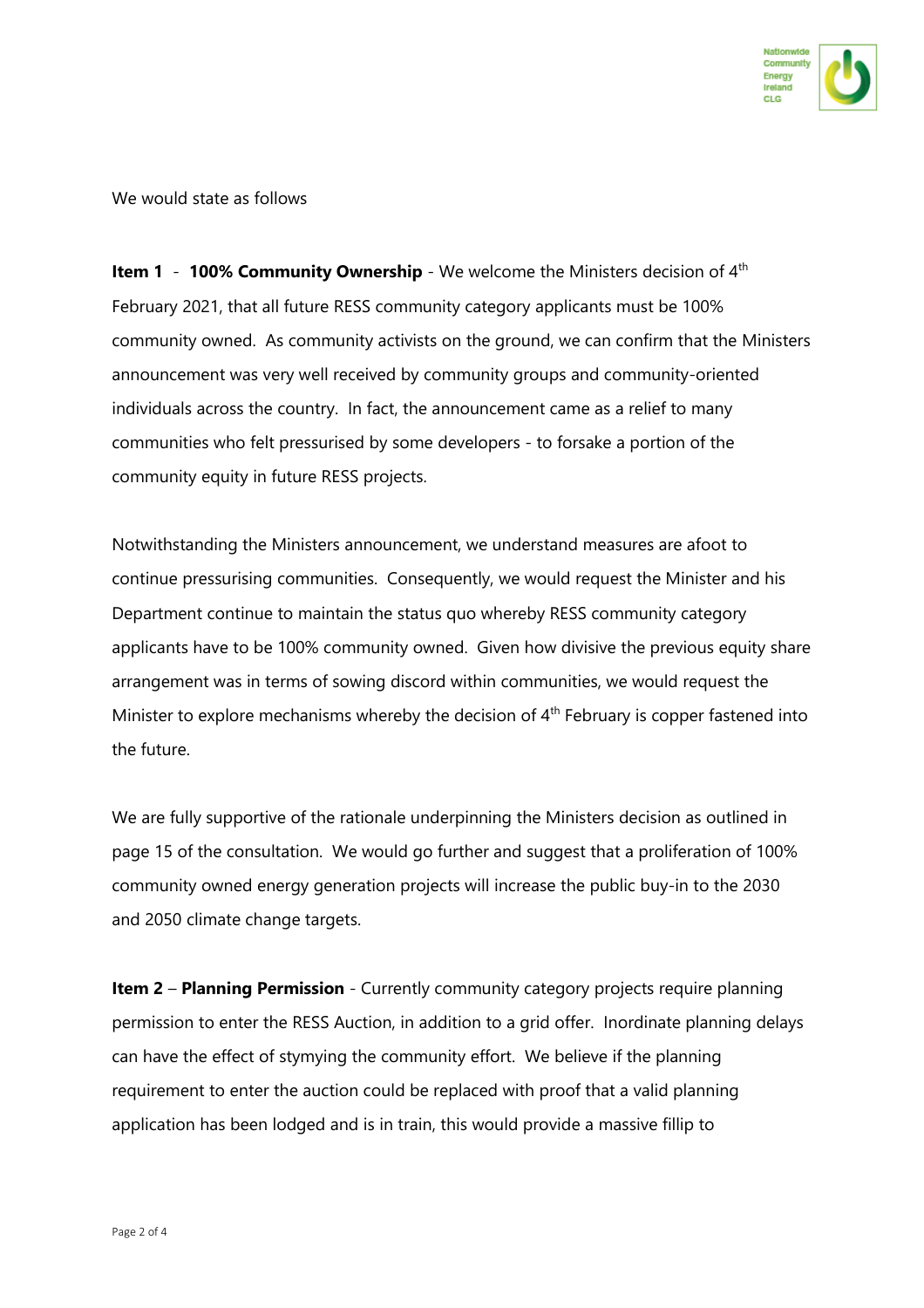

communities on two levels. Firstly, to persevere with their RESS plans and secondly to encourage other communities to "take the plunge" and commence their RESS journey.

**Item 3** - **Grid Connection Costs & Mechanisms** – As we all know grid connection costs can vary widely, for a given project size, for a multitude of reasons. We are of the view that a fixed cost per Megawatt per Kilometer for community category projects would simplify, enhance and encourage communities to undertake the RESS journey. It would also have the effect of letting all communities know that they can be players in the energy transition in a real, tangible and effective way. By way of analogy, a standard letter posted in Dublin, Donegal, Bere Island or Blarney costs the same. Perhaps a suitable method could be devised whereby the grid connection costs in the community category could be standardised per MW/K – given that each project will have a max capacity of 5MW and hence cannot avail of "economy of scale" to ensure viable projects. Could a small portion of all TSO & DSO upgrades be reserved for communities ?

In our experience communities find it challenging, having paid the grid assessment application, to raise the 10% grid offer deposit to keep the grid offer alive as they proceed on their RESS journey. If payment of the grid offer deposit could be rolled into the main grid offer payment this would have the effect of easing the immediate financial burden and financial worry on communities. We believe, in such a scenario the delivery of community category projects would be greatly enhanced.

In our recent experience we note, that it is common where no further capacity exists on a particular "node", that a Community Project (i.e. less than 5 MW) could be scuppered by an additional Grid Development charge of €3m or €4m.

**Item 4 – Funding** – We understand funding mechanisms for the community category are under active consideration by the Minister and his Department. If items 2 & 3 above were taken on board by the Department, the funding requirement to reach the RESS auction would be lessened. In which case the Scottish loan/grant funding model may become more